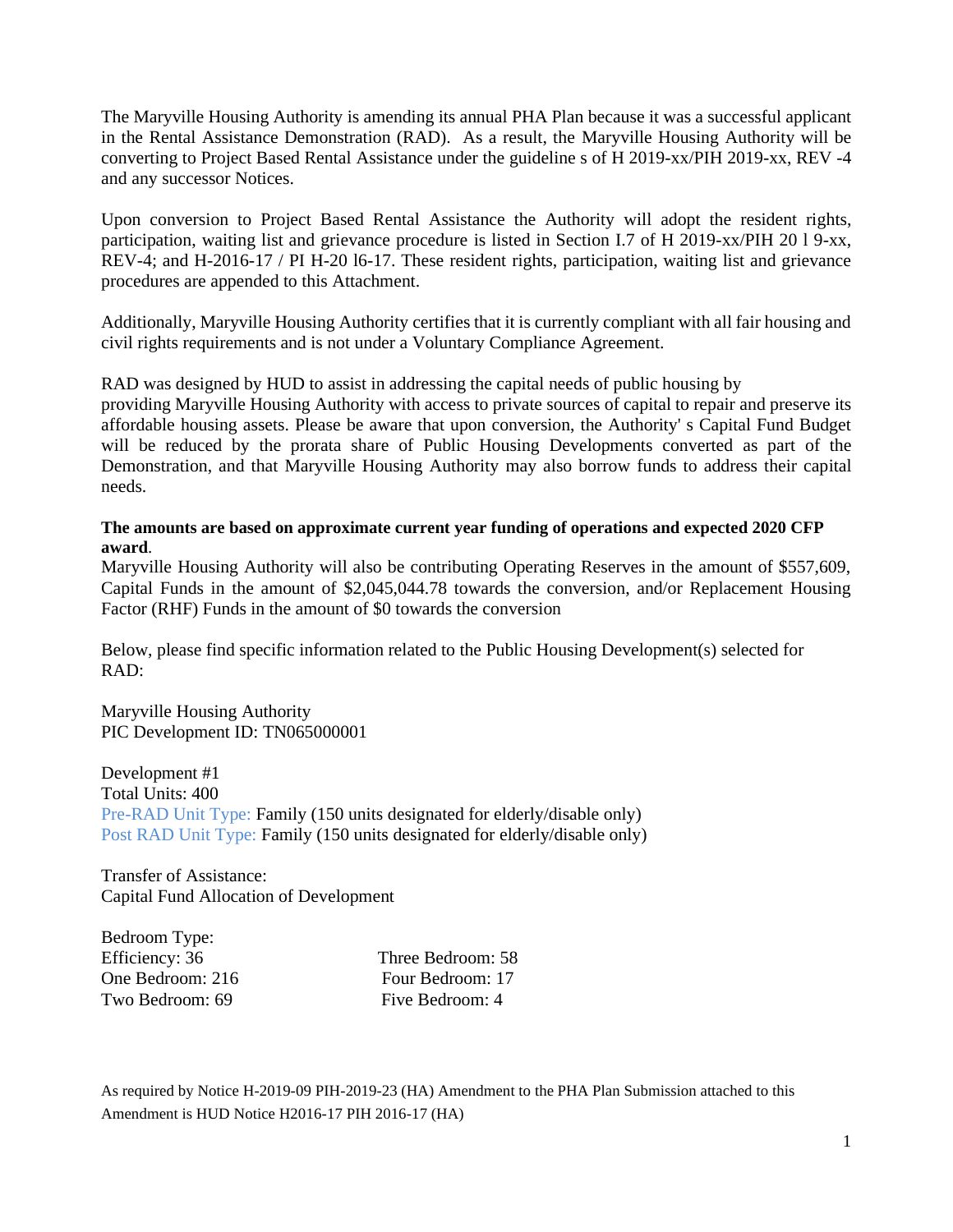## **Resident Rights, Participation, Waiting List and Grievance Procedures**

#### **B. PBRA Resident Rights and Participation.**

1. No Rescreening of Tenants upon Conversion. Pursuant to the RAD Statute, at conversion, current households cannot be excluded from occupancy at the Covered Project based on any rescreening, income eligibility, or income targeting. With respect to occupancy in the Covered Project, current households in the Converting Project will be grandfathered for application of any eligibility criteria to conditions that occurred prior to conversion but will be subject to any ongoing eligibility requirements for actions that occur after conversion. Post-conversion, the tenure of all residents of the Covered Project is protected pursuant to PBRA requirements regarding continued occupancy unless explicitly modified in this Notice (e.g., rent phase-in provisions). For example, a unit with a household that was over-income at time of conversion would continue to be treated as an assisted unit. Thus, the first clause of section 8(c)(4) of the Act and 24 CFR § 880.603(b), concerning determination of eligibility and selection of tenants for initial occupancy, will not apply for current households. Once the grandfathered household moves out, the unit must be leased to an eligible family. Further, so as to facilitate the right to return to the assisted property, this provision shall apply to current public housing residents of the Converting Project that will reside in non-RAD PBV units or non-RAD PBRA units placed in a project that contain RAD PBV units or RAD PBRA units. Such families and such contract units will otherwise be subject to all requirements of the applicable program, specifically 24 CFR § 983 for non-RAD PBV units and the PBRA requirements governing the applicable contract for non-RAD PBRA units

2. Right to Return. See section 1.4.A.5.b. and the RAD Fair Housing, Civil Rights, and Relocation Notice regarding a resident's right to return.

3. Phase-in of Tenant Rent Increases. If, purely as a result of conversion, the amount a tenant would pay for rent and utilities under the PBRA program (the tenant's TTP) would increase the tenant's TTP by more than the greater of 10 percent or \$25, the rent increase will be phased in over 3 or 5 years. Eligibility for the phase-in is to be determined at the Initial Certification which occurs at the time the household is converted to PBRA. A phase-in must not be applied after the household's Initial Certification. To implement the phase-in, HUD is specifying alternative requirements for section 3(a)(1) of the Act, as well as 24 CFR § 880.201 (definition of "total tenant payment" (TTP) to the extent necessary to allow for the phase-in of tenant rent increases. A PHA must create a policy setting the length of the phase-in period at three years, five years, or a combination depending on circumstances and must communicate such policy in writing to affected residents. For example, a PHA may create a policy that uses a three- year phase-in for smaller increases in rent and a five- year phase-in for larger increases in rent. This policy must be in place at conversion and may not be modified after conversion.

The method described below explains the set percentage-based phase-in a Project Owner must follow according to the phase-in period established. For purposes of this section "Calculated Multifamily TTP" refers to the TTP calculated in accordance with regulations at 24 CFR § 5.628 (not capped at Gross Rent) and the "most recently paid TTP" refers to the TTP recorded on the family's most recent HUD Form 50059. If a family in a project converting from Public Housing to PBRA was paying a flat rent immediately prior to conversion, the PHA should use the flat rent amount to calculate the phase-in amount for Year 1, as illustrated below.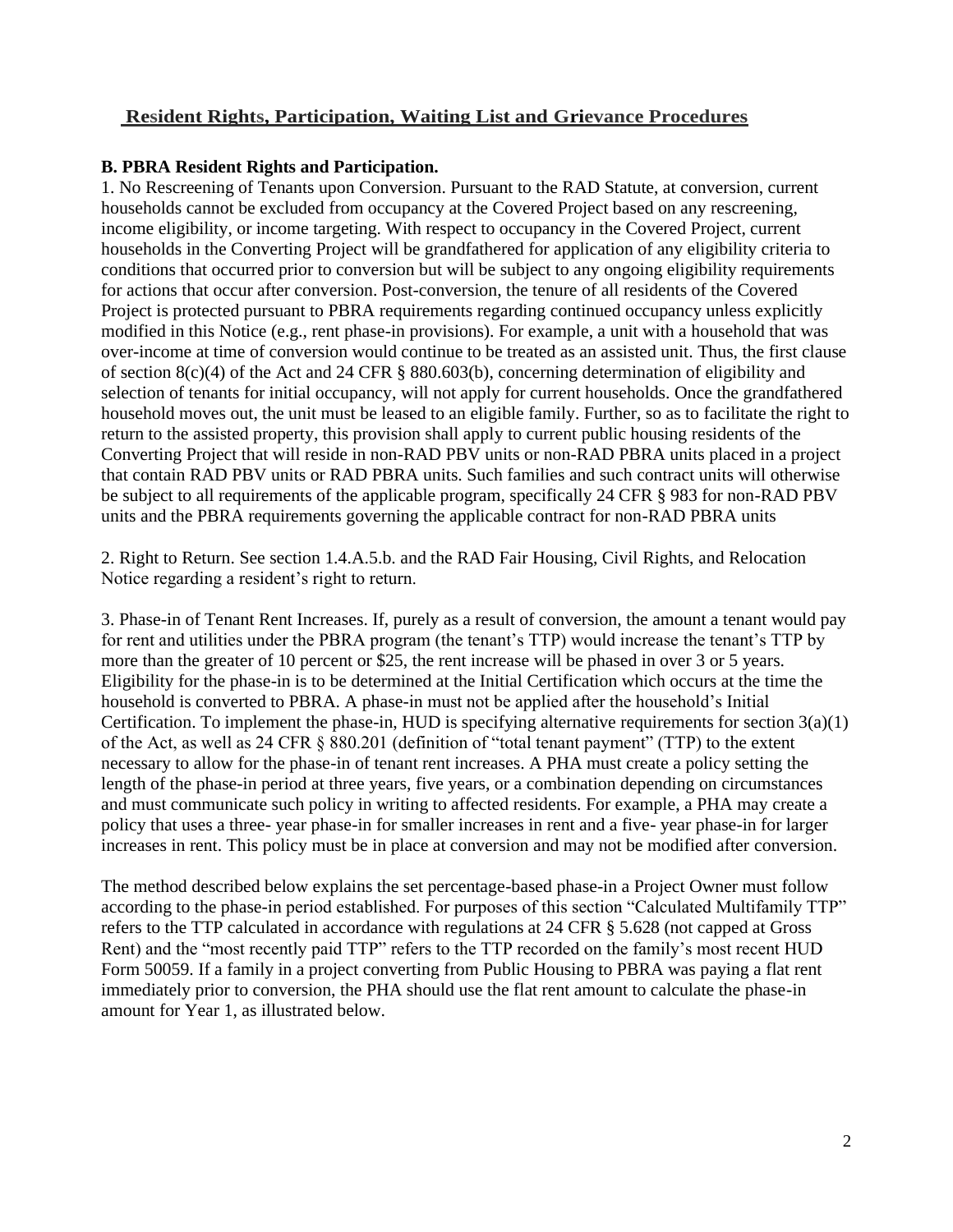Three Year Phase-in:

- Year 1: Any recertification (interim or annual) performed prior to the second annual recertification after conversion – 33% of difference between most recently paid TTP or flat rent and the Calculated Multifamily TTP
- Year 2: Year 2 Annual Recertification (AR) and any Interim Recertification (IR) in prior to Year 3 AR – 50% of difference between most recently paid TTP and Calculated Multifamily TTP
- Year 3: Year 3 AR and all subsequent recertifications Year 3 AR and any IR in Year 3: Full Calculated Multifamily TTP

Five Year Phase-in

- Year 1: Any recertification (interim or annual) performed prior to the second annual recertification after conversion – 20% of difference between most recently paid TTP or flat rent and the Calculated Multifamily TTP
- Year 2: Year 2 AR and any IR prior to Year 3 AR 25% of difference between most recently paid TTP and Calculated Multifamily TTP
- Year 3: Year 3 AR and any IR prior to Year 4 AR 33% of difference between most recently paid TTP and Calculated Multifamily TTP
- Year 4: Year 4 AR and any IR prior to Year 5 AR 50% of difference between most recently paid TTP and Calculated Multifamily TTP
- Year 5 AR and all subsequent recertifications Full Calculated Multifamily TTP

Please Note: In either the three -year phase-in or the five-year phase-in, once Calculated Multifamily TTP is equal to or less than the previous TTP, the phase-in ends and tenants will pay full Calculated Multifamily TTP from that point forward

**4**. **Family Self-Sufficiency (FSS) and Resident Opportunities and Self Sufficiency Service Coordinator (ROSS-SC) programs**. responsible for serving the RAD-affected FSS participants until the end of their CoPs**.** The Authority does not participant in the FSS program.

**5. Resident Participation and Funding.** Residents of Covered Projects with assistance converted to PBRA will have the right to establish and operate a resident organization in accordance with 24 CFR part 245 (Tenant Participation in Multifamily Housing Projects). In addition, in accordance with Attachment 1B, residents will be eligible for resident participation funding.

**6. Resident Procedural Rights.** The information provided below must be included as part of the House Rules for the associated project and the House Rules must be submitted to HUD for review prior to Closing.

> a. **Termination Notification**. HUD is incorporating additional termination notification requirements to comply with section 6 of the Act for public housing projects converting assistance under RAD, that supplement notification requirements in regulations at 24 CFR § 880.607 and the Multifamily HUD Model Lease.

i. Termination of Tenancy and Assistance. The termination procedure for RAD conversions to PBRA will additionally require that Project Owners provide adequate written notice of termination of the lease which shall be: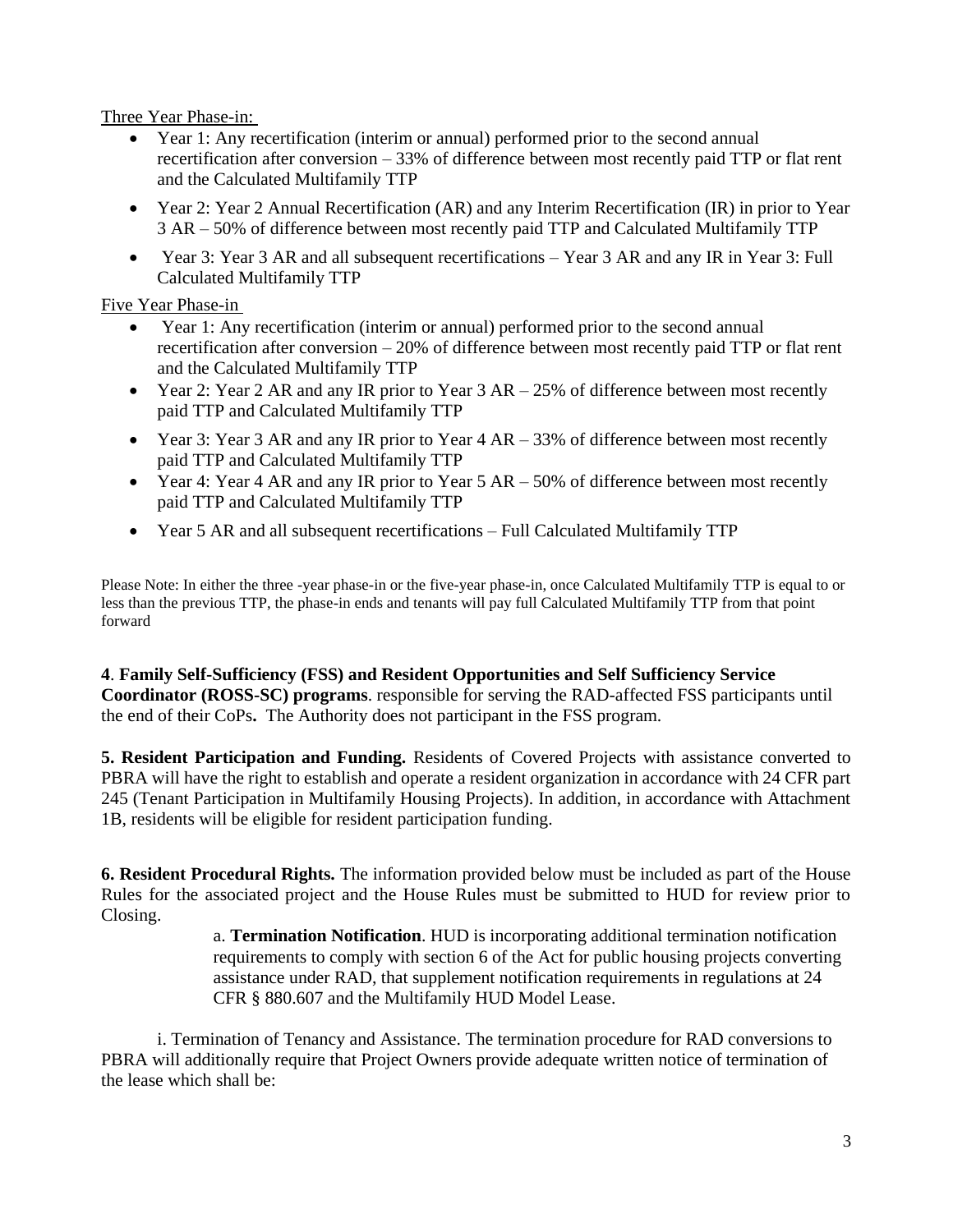1. A reasonable period of time, but not to exceed 30 days: **o** If the health or safety of other tenants, Project Owner employees, or persons residing in the immediate vicinity of the premises is threatened; or

- **o** In the event of any drug-related or violent criminal activity or any felony conviction;
- 2. Not less than 14 days in the case of nonpayment of rent; and

3. Not less than 30 days in any other case, except that if a State or local law

provides for a shorter period of time, such shorter period shall apply.

ii. Termination of Assistance. In all other cases, the requirements at 24 CFR §880.603, the Multifamily HUD Model Lease, and any other HUD multifamily administrative guidance shall apply.

**b. Grievance Process.** Pursuant to requirements in the RAD Statute, HUD is establishing additional resident procedural rights to comply with section 6 of the Act. In addition to program rules that require that tenants are given notice of covered actions under 24 CFR part 245 (including increases in rent, conversions of a project from project-paid utilities to tenant-paid utilities, or a reduction in tenant paid utility allowances), HUD requires that:

- 1. Residents be provided with notice of the specific grounds of the Project Owner's proposed adverse action, as well as their right to an informal hearing with the Project Owner.
- 2. Residents have an opportunity for an informal hearing with an impartial member of the Project Owner's staff within a reasonable period of time.
- 3. Residents have the opportunity to be represented by another person of their choice, to ask questions of witnesses, have others make statements at the hearing, and to examine any regulations and any evidence relied upon by the Project Owner as the basis for the adverse action. With reasonable notice to the Project Owner, prior to the hearing and at the residents' own cost, residents may copy any documents or records related to the proposed adverse action.
- 4. Project Owner provide the resident with a written decision within a reasonable period of time stating the grounds for the adverse action and the evidence the Project Owner relied on as the basis for the adverse action.

The Project Owner shall be bound by decisions from these hearings, except if (x) the hearing concerns a matter that exceeds the authority of the impartial party conducting the hearing, or (y) the decision is contrary to HUD regulations or requirements, or otherwise contrary to federal, State, or local law. If the Project Owner determines that it is not bound by a hearing decision, the Project Owner must promptly notify the resident of this determination, and of the reasons for the determination.

**7. Earned Income Disregard (EID)** Tenants who are employed and are currently receiving the EID exclusion at the time of conversion will continue to receive the EID exclusion after conversion, in accordance with regulations at 24 CFR § 960.255. After conversion, no other tenants will be eligible to receive the EID. If a tenant receiving the EID exclusion undergoes a break in employment, ceases to use the EID exclusion, or the EID exclusion expires in accordance with 24 CFR § 960.255, the tenant will no longer receive the EID exclusion and the Owner will no longer be subject to the provisions of 24 CFR § 960.255. Furthermore, tenants whose EID ceases or expires after conversion shall not be subject to the rent phase-in provision, as described in Section 1.7.B.3; instead, the rent will automatically be adjusted to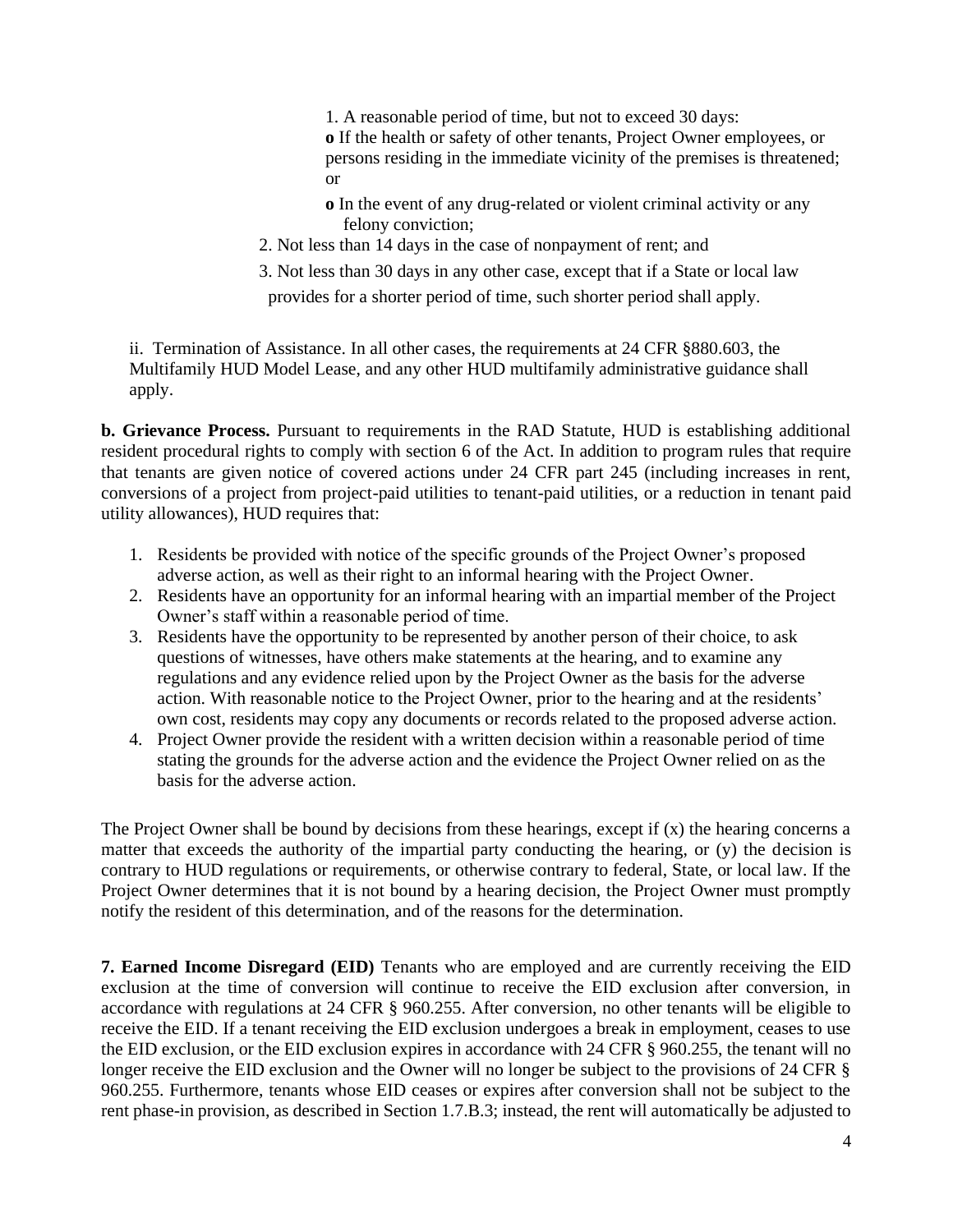the appropriate rent level based upon tenant income at that time.

**8. Jobs Plus** Jobs Plus grantees awarded FY14 and future funds that convert the Jobs Plus target project(s) under RAD will be able to finish out their Jobs Plus grant unless significant relocation and/or change in building occupancy is planned. If either is planned at the Jobs Plus target project(s), HUD may allow for a modification of the

**9. When Total Tenant Payment Exceeds Gross Rent.** Under the PBRA program, assisted families typically pay 30% of adjusted gross income toward rent and utilities, referred to as TTP. Under normal PBRA rules, a Project Owner must process a termination of assistance pursuant to section 8-5 C. of Housing Handbook 4350.3, REV-1 when the family's TTP has risen to a level that is equal to or greater than the contract rent, plus any utility allowance, for the unit (i.e., the Gross Rent). In addition, section 8- 6 A.1 provides that, when terminating a tenant's assistance, the owner is to increase the tenant rent to the contract rent (assuming that the tenant does not receive the benefit of any other type of subsidy).

For residents living in the Converting Project on the date of conversion and all new admissions to the Covered Project thereafter, when TTP equals or exceeds the contract rent plus any utility allowance, the Project Owner must charge a tenant rent equal to the lesser of (a) TTP (which is not capped at gross rent), less the utility allowance in the contract, or (b) any applicable maximum rent allowable under LIHTC regulations.54 To this end, HUD is waiving sections 8-5 C. and 8-6 A. 1. of Housing Handbook 4350.3, REV-1. In such cases, the tenant will still be considered a Section 8 tenant and will still have the rights and be subject to the requirements of Section 8 tenants. Tenants will retain all of the rights under the Model Lease, including the right to occupy the unit, as well as those provided through this Notice, and tenants will still be subject to the requirements for Section 8 tenants, including the requirements concerning reexamination of family income and composition found in 24 CFR §§ 5.657 and 880.603(c). When TTP equals or exceeds Gross Rent, the excess rent collected by the owner is considered project funds and must be used for project purposes. Assistance may subsequently be reinstated if the Tenant becomes eligible for assistance. In the event that the tenant moves out, the Project Owner must select an applicant from the waiting list who meets the applicable income limits for the project.

The Project Owner is not required to process these individuals through Multifamily Housing's Tenant Rental Assistance Certification System (TRACS) but may be required to do so in the future when a future revision of the TRACS can accept such certifications. All normal actions for the contract rent shall continue for these units, including application of the OCAF adjustment to the contract rent indicated in the HAP Contract—since the OCAF adjusted rent will still be in effect whenever the unit is occupied by a family eligible for rental assistance.

**10. Under-Occupied Units**. If at the time of conversion, an eligible family assisted under the HAP Contract is occupying a unit that is larger than appropriate because of the family's composition, the family may remain in the unit until an appropriate-sized unit becomes available in the Covered Project. When an appropriate sized unit becomes available in the Covered Project, the family living in the under-occupied unit must move to the appropriate-sized within a reasonable period of time. In order to allow the family to remain in the under-occupied unit until an appropriate-sized unit becomes available in the Covered Project, HUD is waiving the portion of 24 CFR § 880.605 that assumes the unit has become underoccupied as the result of a change in family size.

#### **C. PBRA: Other Miscellaneous Provisions**

**1. Access to Records, Including Requests for Information Related to Evaluation of Demonstration.**  PHAs and the Project Owner must cooperate with any reasonable HUD request for data to support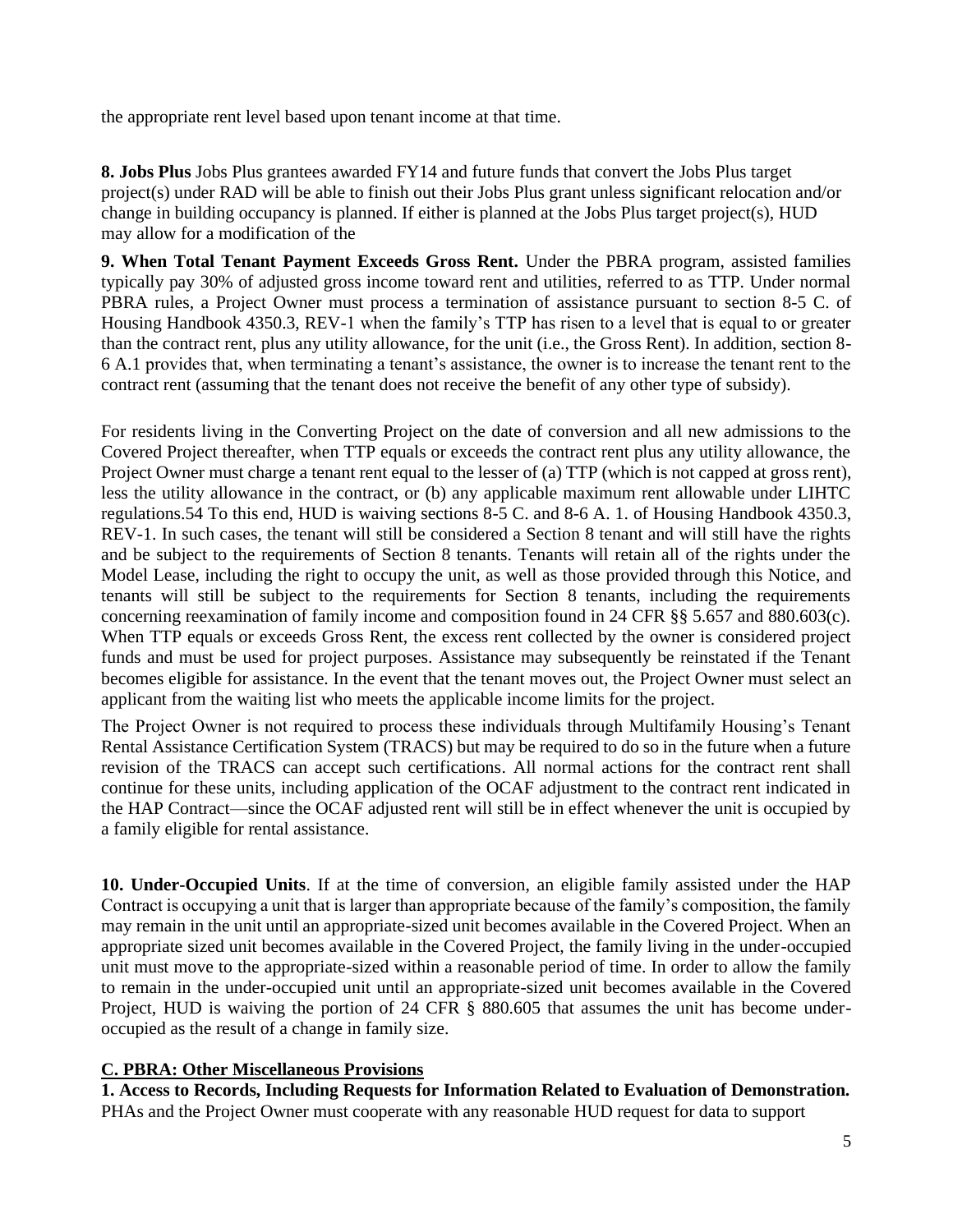program evaluation, including but not limited to project financial statements, operating data, Choice-Mobility utilization, and rehabilitation work.

**2. Davis-Bacon prevailing wages and Section 3 of the Housing and Urban Development Act of 1968 (Section 3).** These sections have been moved to 1.4.A.13 and 1.4.A.14.

**3. Establishment of Waiting List.** The Project Owner can utilize a project-specific or community waiting list. The PHA shall consider the best means to transition applicants from the current public housing waiting list, including:

- a. Transferring an existing site-based waiting list to a new site-based waiting list.
- b. Transferring an existing site-based waiting list to a PBRA program-wide waiting list.
- c. Transferring an existing community-wide public housing waiting list to a PBRA program-wide waiting list, an option particularly relevant for PHAs converting their entire portfolio under RAD.
- d. Informing applicants on a community-wide public housing waiting list how to transfer their application to one or more newly created site-based waiting lists.

To the extent the wait list relies on the date and time of application, the applicants shall have priority on the wait list(s) to which their application was transferred in accordance with the date and time of their application to the original waiting list.

If the PHA is transferring assistance to another neighborhood and, as a result of the transfer of the waiting list, the applicant would only be eligible for a unit in a location which is materially different from the location to which the applicant applied, the PHA must notify applicants on the waiting list of the transfer of assistance, and on how they can apply for residency at other sites.

If using a site-based waiting list, PHAs shall establish a waiting list in accordance with 24 CFR §  $903.7(b)(2)(ii)$ -(iv) to ensure that applicants on the PHA's public housing community-wide waiting list have been offered placement on the Covered Project's initial waiting list. In all cases, PHAs have the discretion to determine the most appropriate means of informing applicants on the public housing community-wide waiting list given the number of applicants, PHA resources, and admissions requirements of the projects being converted under RAD. A PHA may consider contacting every applicant on the public housing waiting list via direct mailing; advertising the availability of housing to the population that is less likely to apply, both minority and non-minority groups, through various forms of media (e.g., radio stations, posters, newspapers) within the marketing area; informing local non-profit entities and advocacy groups (e.g., disability rights groups); and conducting other outreach as appropriate. Any activities to contact applicants on the public housing waiting list must be conducted in accordance with the requirements for effective communication with persons with disabilities at 24 CFR § 8.6 and with the obligation to provide meaningful access for persons with limited English proficiency (LEP).

When using a site-based waiting list, PHAs should consider waiting list and transfer policies that expand opportunities for tenants seeking an emergency transfer under, or consistent with, the PHA's Emergency Transfer Plan. This allows for easier moves between assisted properties. Any such preference must be approved by HUD in accordance with Notice H 2013-21, prior to implementation.

To implement this provision, HUD is specifying alternative requirements for 24 CFR § 880.603 regarding selection and admission of assisted tenants. However, after the initial waiting list has been established,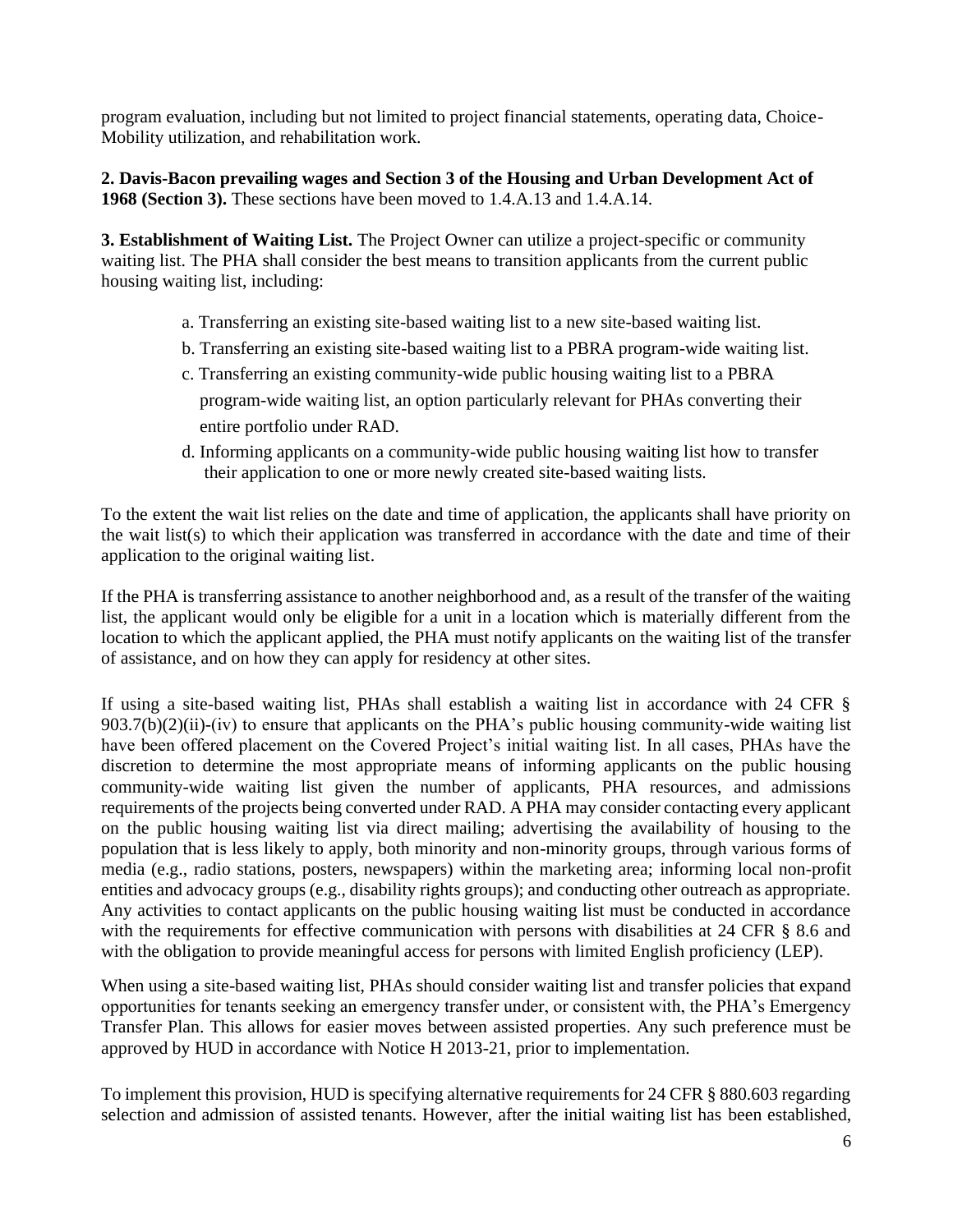the Project Owner shall administer its waiting list for the Covered Project in accordance with 24 CFR § 880.603.

A Project Owner must maintain any site-based waiting list in accordance with all applicable civil rights and fair housing laws and regulations.

**4. Mandatory Insurance Coverage.** The Covered Project shall maintain at all times commercially available property and liability insurance to protect the project from financial loss and, to the extent insurance proceeds permit, promptly restore, reconstruct, and/or repair any damaged or destroyed property of a project.

**5. Choice-Mobility.** HUD seeks to provide all residents of Covered Projects with viable Choice-Mobility options. Unless provided an exemption as described below, PHAs that are applying to convert the assistance of a project to PBRA are required to provide a Choice-Mobility option to residents of Covered Projects in accordance with the following:

- a. Resident Eligibility. Residents have a right to move with tenant-based rental assistance (e.g., Housing Choice Voucher (HCV)) the later of: (a) 24 months from date of effective date of the HAP or (b) 24 months after the move-in date.
- b. Voucher Inventory Turnover Cap*.* Recognizing the limitation on the availability of turnover vouchers from year to year, a voucher agency would not be required, in any year, to provide more than one-third of its turnover vouchers to the residents of Covered Projects. While a voucher agency is not required to establish a voucher inventory turnover cap, if such a cap is implemented the voucher agency must create and maintain a waiting list in the order in which the requests from eligible households were received.
- c. Project Turnover Cap*.* Also recognizing the limited availability of turnover vouchers and the importance of managing turnover in the best interests of the property, in any year, a Project Owner and voucher agency may agree to limit the number of Choice-Mobility moves exercised by eligible households to 15 percent of the assisted units in the project. (For example, if the project has 100 assisted units, the Project Owner and voucher agency could limit the number of families exercising Choice-Mobility to 15 in any year, but not to less than 15.) While a Project Owner and voucher agency are not required to establish a project turnover cap, if such a cap is implemented the voucher agency must create and maintain a waiting list in the order in which the requests from eligible households were received.

The voucher agency must maintain a written agreement with the owner describing how the Choice-Mobility option will be administered in accordance with these requirements and the process by which households may request a voucher. For example, the written agreement must specify whether the owner will receive requests from families or refer families to the PHA.

HUD's goal is to have all residents in the Demonstration offered a Choice-Mobility option within a reasonable time after conversion. However, as HUD recognizes that not all voucher agencies will have vouchers sufficient to support this effort, HUD will take the following actions:

- a. Provide voucher agencies that make such a commitment bonus points provided under the Section Eight Management Assessment Program (SEMAP) for deconcentration.
- b. Grant a good-cause exemption from the Choice-Mobility requirement for no more than 10 percent of units in the Demonstration. HUD will consider requests for good-cause exemptions only from the following types of PHAs: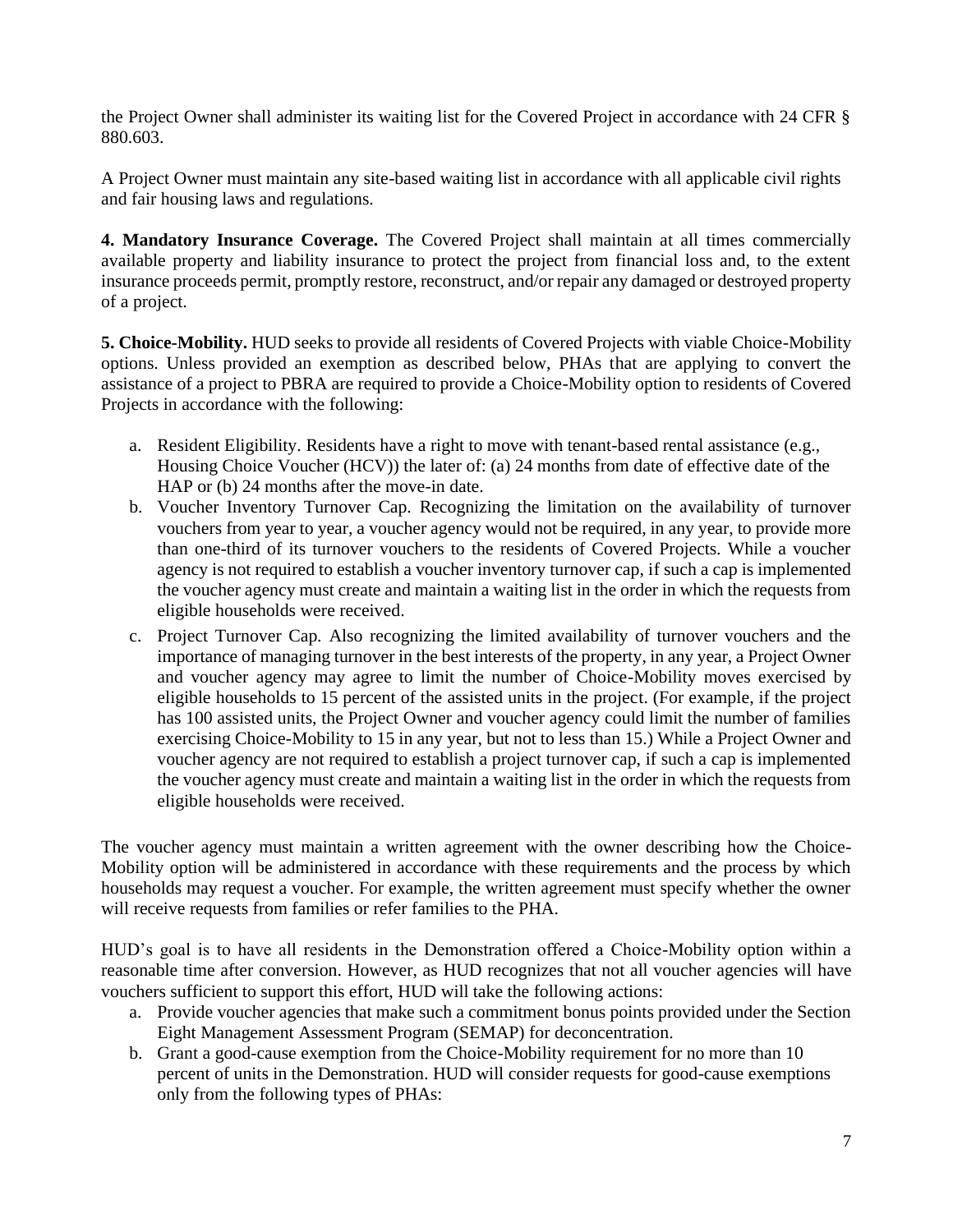- 1. Public Housing only agencies, defined as agencies that own units under a public housing ACC, but do not administer, directly or through an affiliate, a Housing Choice Voucher program with non-special-purpose vouchers; or
- 2. Combined agencies that currently have more than one third of their turnover voucher set aside for veterans, as defined for the purpose of HUD-VASH, or homeless populations, as defined in 24 CFR § 91.5. To be eligible for this exemption, the PHA's admission policies must have been formally approved by the PHA's board prior to the time of application.

**6. Future Refinancing.** Project Owners must receive HUD approval for any refinancing or restructuring of secured debt during the HAP Contract term to ensure the financing is consistent with long-term preservation of the Covered Project. With respect to any financing contemplated at the time of conversion (including any permanent financing which is a conversion or take-out of construction financing), such consent may be evidenced through the RCC, but HUD review of liens must be performed prior to execution.

**7. Submission of Year-End Financial Statements**. Projects converting assistance to PBRA must comply with 24 CFR part 5, subpart H, as amended, revised, or modified by HUD.

**8. Classification of Converting Projects as Pre-1981 Act Projects under Section 16(c) of the United States Housing Act of 1937.** For purposes of ensuring maximum flexibility in converting to PBRA, all projects converting to PBRA shall be treated as Pre-1981 Act Projects under Section 16(c) of the Act. Section  $16(c)(1)$ , which applies to pre-1981 Act projects, restricts occupancy by families that are other than very low-income to 25% of overall occupancy. Thus, Project Owners of projects

converting to PBRA may admit applicants with incomes up to the low-income limit. HUD Headquarters tracks the 25% restriction on a nationwide basis. Project Owners of projects converting to PBRA do not need to request an exception to admit low-income families. In order to implement this provision, HUD is specifying alternative requirements for section  $16(c)(2)$  of the Act and 24 CFR § 5.653(d)(2) to require Project Owners of projects converting to PBRA to adhere to the requirements of section  $16(c)(1)$  of the Act and 24 CFR § 5.653(d)(1).

**9. Owner-Adopted Preferences**. Covered Projects are not permitted to establish or, where previously approved under public housing rules, maintain a designation (i.e., a set-aside of units) for elderly families or for disabled families; unlike the statute governing public housing, the Section 8 statute does not authorize designations. However, owners of Covered Projects may adopt a selection preference (e.g., for elderly individuals and/or elderly families) which permits those applicants to be selected from the waiting list and housed before other eligible families. Project Owners who wish to adopt a preference for populations that are not identified in 24 CFR  $\S$  5.655(c)(5) (e.g., elderly families, near-elderly single persons, near-elderly families), must obtain HUD approval from the prospective Multifamily Housing Account Executive (field office) prior to execution of the HAP contract to do so in accordance with Notice H 2013-21 (July 25, 2013). This approval must be secured prior to conversion if the owner intends to implement the preference for new admissions immediately following conversion.

**10. Initial Certifications and Tenant Rent Calculations**. Owners are to use the resident's pre-existing public housing 50058 data and maintain the tenant rent and utility allowance until the resident's next annual or interim certification. To effectuate this provision, HUD is waiving 24 CFR 5.601.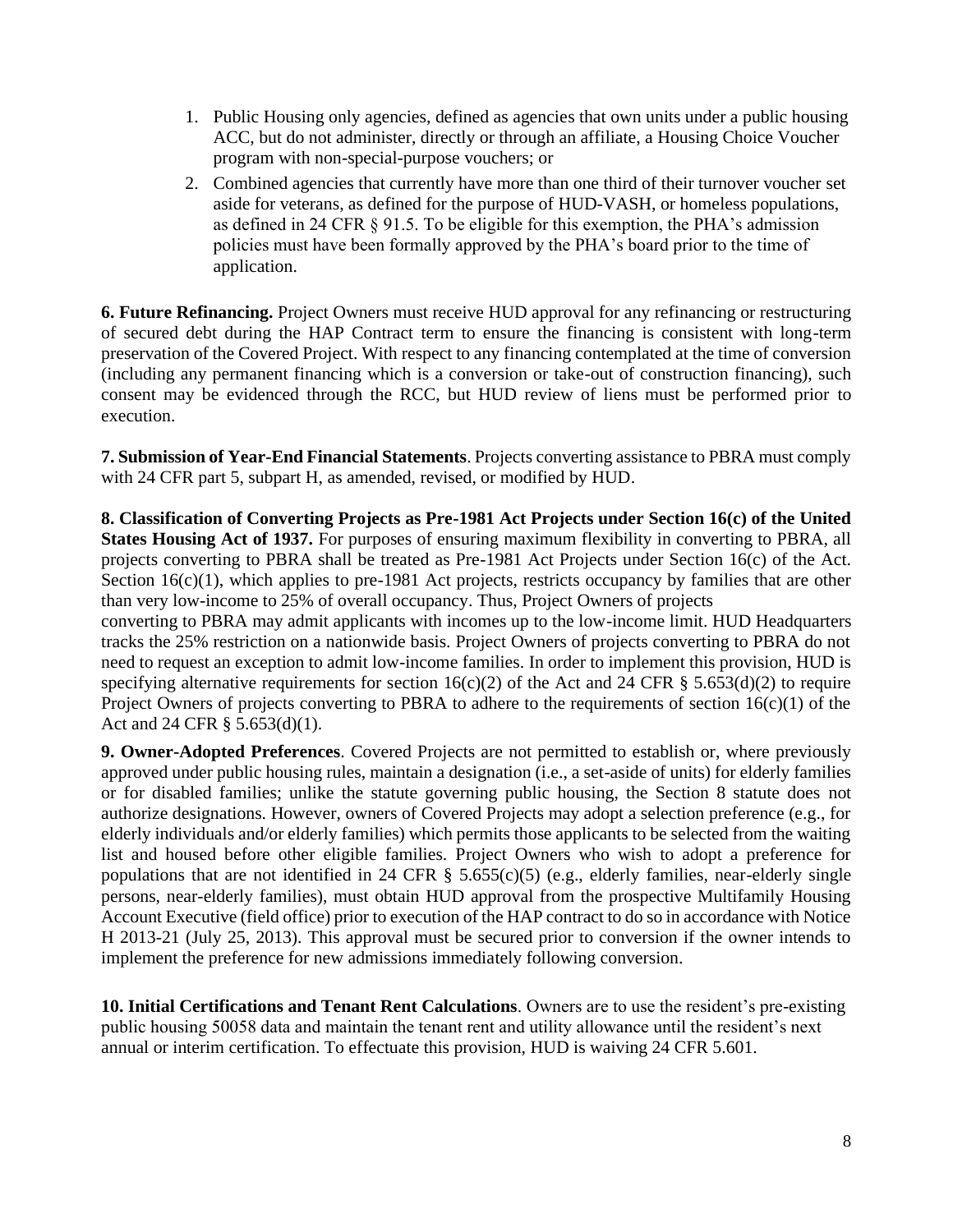## **Significant Amendment Definition**

# **If your PHA is changing its definition for substantial deviation to the PHA Plan, below find a suggested version:**

As part of the Rental Assistance Demonstration (RAD), Maryville Housing Authority is redefiningg the definition of a substantial deviation from the PHA Pal n to exclude the following RAD-specific items:

- a. The decision to convert to either Project Based Rental Assistance or Project Based Voucher Assistance;
- b. Changes to the Capita l Fund Budget produced as a result of each approved RAD Conversion, regardless of whether the proposed conversion will include use of additional Capital Fun ds;
- c. Changes to the construction and rehabilitation plan for each approved RAD conversion; and
- d. Changes to the financing structure for each approved RAD conversion.

## **Attachment lE - House Rules: Addendum A - Resident Procedural Rights**

The information provided below must be included as part of the House Rules for the associated project and evidence of such incorporation may be requested by HUD for purposes of monitoring the program.

**a. Termination Notification.** HUD is incorporating additional termination notification requirements to comply with section 6 of the Act for public housing projects converting assistance under RAD, that supplement notification requirements in regulations at 24 CFR § 880.607 and the Multifamily HUD Mode l Lease.

- **i.** Termination of Tenancy and Assistance*.* The termination procedure for RAD conversions to PBRA will additionally require that Project Owners provide adequate written notice of termination of the lease which shall not be less than:
	- **1.** A reasonable period of time, but not to exceed 30 days:
		- **a.** If the health or safety of other tenants, Project Owner employees, or persons residing in the immediate vicinity of the premises is threatened; or
		- **b.** In the event of any drug-related or violent criminal activity or any felony conviction; or
	- **2.** Not less than 14 days in the case of nonpayment of rent; and
	- **3.** Not le ss than 30 days in any other case, except that if a State or local law provides for a shorter period of time, such shorter period shall apply.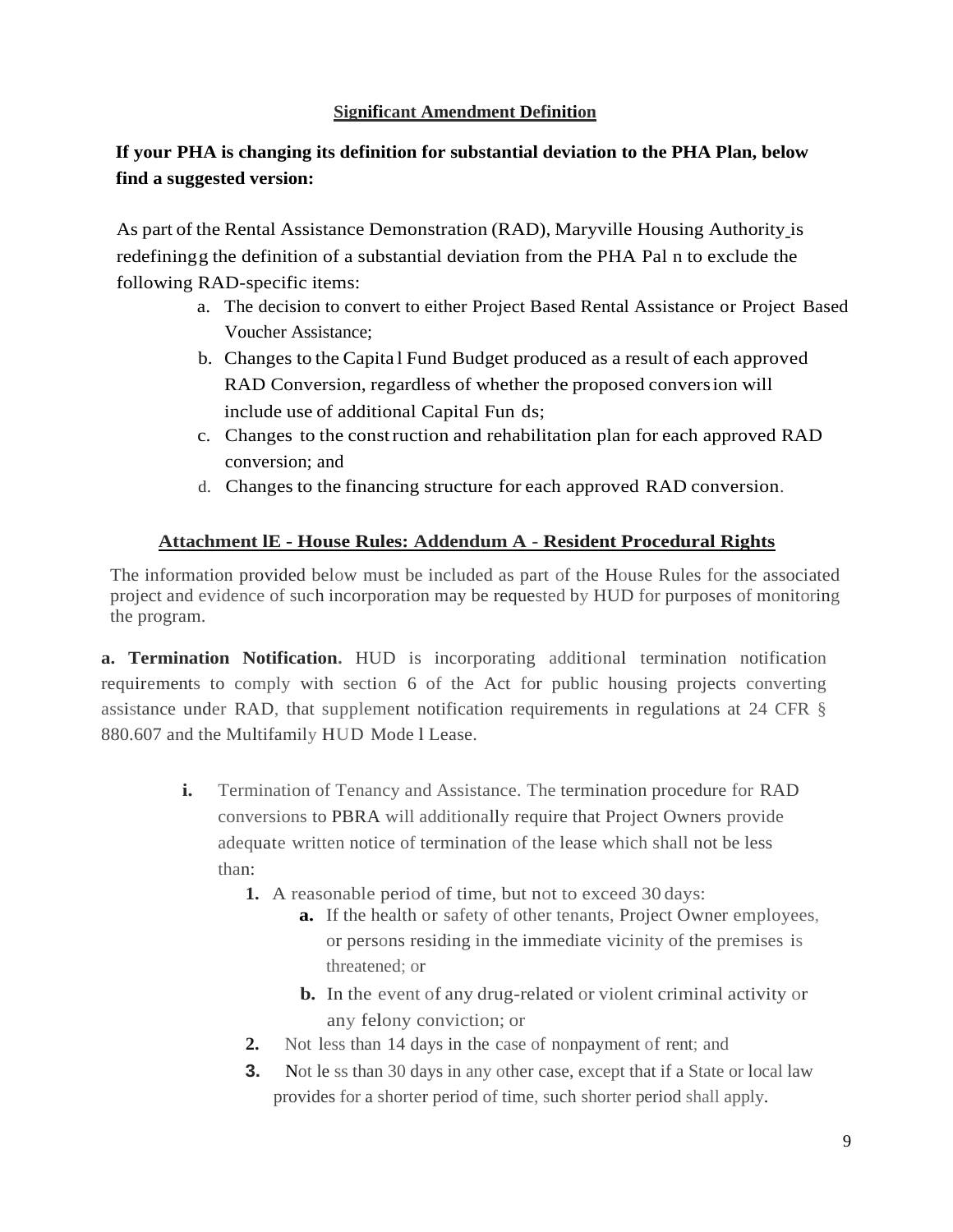- **ii.** Termination of Assistance. In all other cases, the requirements at 24 CFR § 880.603, the Multifamily HUD Model Lease, and any other HUD multifamily administrative guidance shall apply.
- **b. Grievance Process.** In addition to program rules that require that tenants are given notice of covered actions under 24 CFR Part 245 (including increases in rent, conversions of a project from project-paid utilities to tenant-paid utilities, or a reduction in tenant paid utility allowances), HUD is incorporating resident procedural rights to comply with the requirements of sect ion 6 of the Act. RAD will require that:
	- **i.** Residents be provided with written notice of the specific grounds of the Project Owner's proposed adverse action, as well as their right to an informal hearing with the Project Owner;
	- **11.** Resident s will have an opportunity for an informal hearing with an impartial member of the Project Owner's staff within a reasonable period of time;
	- **iii.** Residents will have the opportunity to be represented by another person of their choice, to ask questions of witnesses, have others make statements at the hearing, and to examine any regulations and any evidence relied upon by the Project Owner as the basis for the adverse action. With reasonable notice to the Project Owner, prior to hearing and at the residents' own cost, residents may copy any documents or records related to the proposed adverse action; and
	- **iv.** Project Owners provide the resident with a written decision within a reasonable period of time stating the ground s for the adverse action, and the evidence the Project Owner relied on as the basis for the adverse action.

The Project Owner will be bound by decisions from these hearings. except if the:

- **1.** Hearing concerns, a matter that exceeds the authority of the impartial party conducting the hearing.
- ii. Decision is contrary to HUD regulations or requirements. or otherwise contrary to federal, State or local law.

If the Project Owner determines that it is not bound by a hearing decision, the PHA must promptly notify the res ident in writing of this determination, and of the reasons for the determination.

**c. Family Right to Move.** Each family has the option to obtain tenant-based rental assistance (commonly known as a Housing Choice Voucher) from Maryville Housing Authority, subject to certain program limitations, at any time after the second year of occupancy. Before providing notice to terminate the lease, the family must first contact the PHA to request tenant-based rental assistance if the family wishes to move with continued